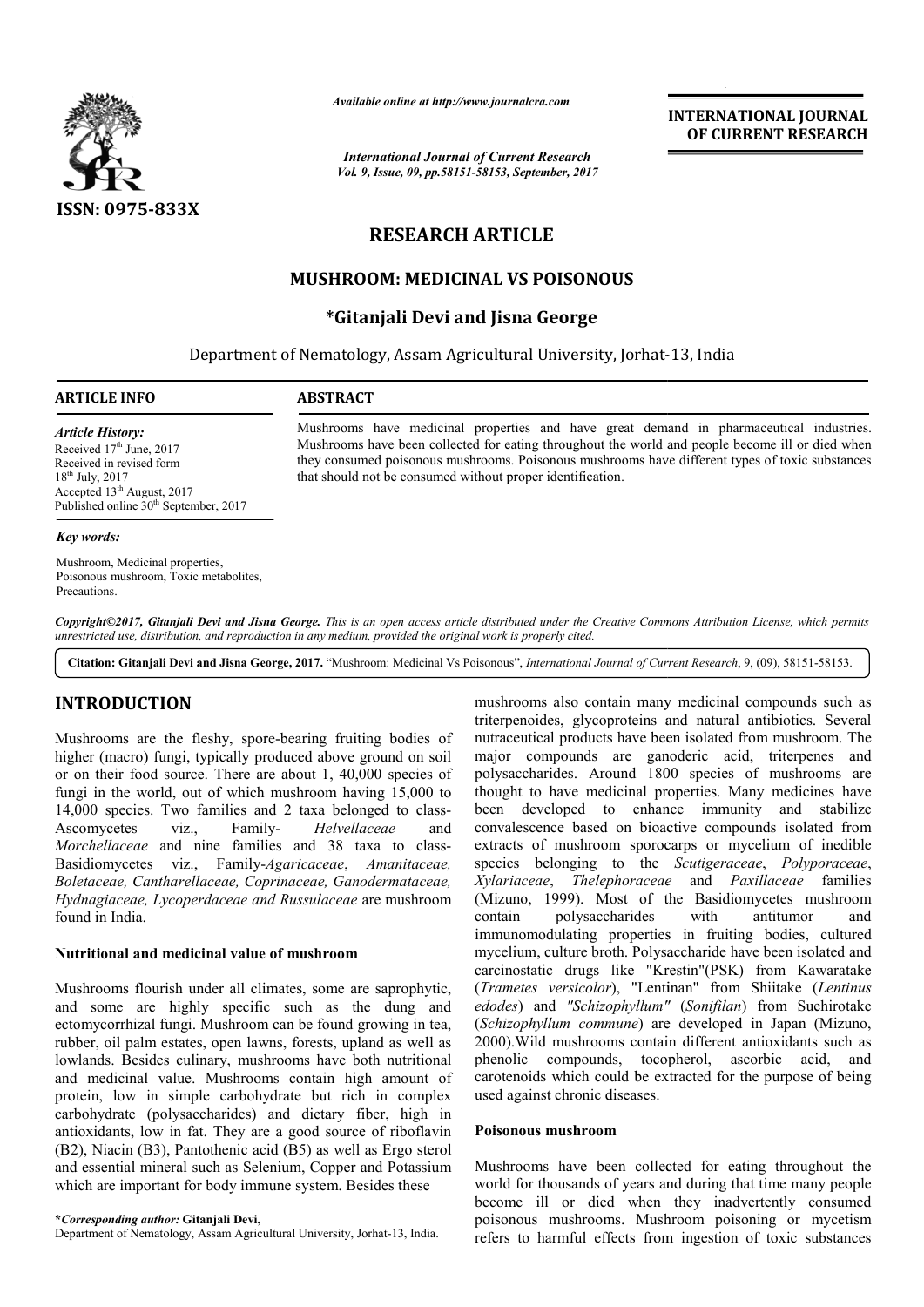present in a mushroom. The toxins present are secondary metabolites produced by the fungus. The most common reason for the occurrence of mushroom poisoning is collecting and eating a species of mushroom that closely resembles (in terms of colour and general morphology) one that is poisonous. Out of 1, 00,000 known fungi species worldwide, and out of 15,000 species of mushroom, about 2000 are edible (Graeme, 2014). Ethnic Indian tribes are known to consume nearly 283 species of wild mushrooms out of 2000 species and around 100 species of mushrooms in India are known to be poisonous to humans (Diaz, 2005). Poisonous mushrooms have a variety of mycotoxins that can differ markedly in toxicity that may be divided into classes according to their chemical structures (Deshmukh *et al.,* 2006). The most common consequence of mushroom poisoning is gastrointestinal irritation that cause vomiting and diarrhea but usually no long-term damage. Serious symptoms do not always occur immediately after eating, often not until the toxin attacks the kidney or liver, sometimes days or weeks later. However, there are a number of recognized mushroom toxins with specific and sometimes deadly effects. The severity of mushroom poisoning may vary depending on the geographic location where the mushroom is grown, growth condition, the amount of mushroom consumed, and genetic characteristics of the mushroom. Boiling, cooking, freezing or processing may not alter the toxicity of mushroom. Mortality rate depends on the patient's age and general health.

## **Poisonous mushrooms are classified by the physiologic and clinical effects of their poisons**

1. **Amanitoxins and Phallotoxins:** The toxins involved are complex polypeptides (Cyclopeptides). Cyclopeptides include amatoxins, phallotoxins and virotoxins. This group of toxins is responsible for most fatalities in mushroom poisoning. e.g. *Amanita phalloides*, *A. verna*, *A. virosa*, *A. bisporigera*, *A. ocreata*, *A. suballiacea*, *Galerina autumnalis*, *G. marginata*, *G. sulcipes, Lepiota helveola*, *L. chlorophyllum*, *L. josserandi*, *L. fulvella*,*L. subincarnata*,*L. brunneoincarnata* and *L. brunneolilacea*. This species forms mycorrhizae and is associated with trees belonging to the genus *Casuarina* (Iron Wood), *Eucalyptus* and *Melaleuca* (Paper Bark). The mushrooms are usually associated with the root tips of the trees. Thus, they may be some distance away from the tree. However, it is estimated that over 90% of mushroom fatalities is due to consumption of only one species, *Amanita phalloides*. The victims described the taste of *A. phalloides* as mild to quite good, so large amounts of it are normally consumed. The alphaamanitin rapidly attacks the intestine, liver and kidney. However, any discomfort from this toxin is not immediate. It may be as long as 24 hours before any symptoms occur. The victim will experience diarrhea, profuse vomiting and abdominal pains, which usually last from four to six days. These symptoms will then subside and the victim will feel better and will often believe that whatever caused the illness has passed. However, this is misleading. Because by this time, the amatoxins will have caused collapse of kidney and liver function. The victim will then eventually go into a coma and death usually follows. Even when death does not occur, the illness lasts several weeks and permanent damage to the liver and kidney is likely. Thus, if an unknown mushroom has been consumed, it is best to

arrive at a correct identification of that mushroom, immediately. If a species containing amatoxins is identified rapidly (within an hour or two after consumption), before it can cause any damage, vomiting is induced in the patient to empty the stomach followed by washing out the stomach.

- 2. **Norleucine:** Amanita smithiana and Amanita proxima**,** have also been associated with an acute oliguric renal failure. These mushrooms cause vomiting and diarrhea 1-12 hours after ingestion, followed by a transient elevation of transaminases, then oliguric renal failure in 3-6 days. Exposure to norleucine-containing mushrooms may require temporary hemodialysis.
- 3. Gyromitrin is a volatile hydrazine derivative synthesized by 'false morels' - *Gyromitra esculenta*, *G. infula*. In the stomach, gyromitrin is rapidly hydrolyzed into Monomethylhydrazine (MMH). Symptoms of this toxin usually appear approximately 2-12 hours after consumption. MMH causes initial bloated feelings, followed by nausea, and the usual vomiting, diarrhea and abdominal cramps and destruction of blood cells. Severe headaches and pain may also occur and linger for some time. If more severe poisoning has occurred, i.e., individuals who have eaten large amounts of mushrooms containing Gyromitrin, symptoms of liver toxicity will occur after between 36-48 hours. Jaundice and convulsion may occur, followed by coma and eventually death after 2-7 days. The actions of this toxin are somewhat similar to the cyclopeptides. In addition, it is hemolytic, and toxic to the central nervous system and irritates the gastrointestinal tract. Pyridoxine hydrochloride should be administered.
- 4. **Orellanine:** *Cortinarius orellanus*, *C.rubellus, C.orellanus, C. speciosissimus*, *C. splendens, C.* gentilis and C.rainierensis, belongs to the subgenus *Dermocybe*, contain this toxin. This toxin causes no symptoms for 3– 20 days after ingestion. The mushrooms often contain other toxins in addition to orellanine; therefore people having eaten mushrooms containing orellanine may experience early symptoms as well. In mild poisoning cases, symptoms sometimes did not appear until 10-17 days after eating the mushroom. Typically around day 11, the process of kidney failure begins, and is usually symptomatic by day 20. These symptoms can include pain in the area of the kidneys, thirst, vomiting, headache and fatigue .There is a great deal of variation with respect to the recovery of the poisoned victim. In cases where renal damage has occurred, there may be a period of mild renal failure followed by complete recovery. However, in some cases, renal failure may occur and the victim will require lifelong hemodialysis or a kidney transplant, or in some instances coma, followed by death, will occur.
- 5. **Muscarine:** Mushrooms containing this toxin are very nondescript and are often referred to as little white or brown mushrooms, *Clitocybe dealbata, Inocybe*, *Omphalotus* species and some red-pored *Boletes*. Normally, they are found in grassy areas. The toxin stimulates the exocrine glands where sweat, saliva and tears are produced and causes what is referred to as PSL (Perspiration, Salivation, Lachrimation) syndrome within 15 to 30 minutes of consumption. Other symptoms include nausea, vomiting and diarrhea, urge to urinate, constriction of pupils, blurred vision, muscle spasms, slow heart-beat and a drop in blood pressure.